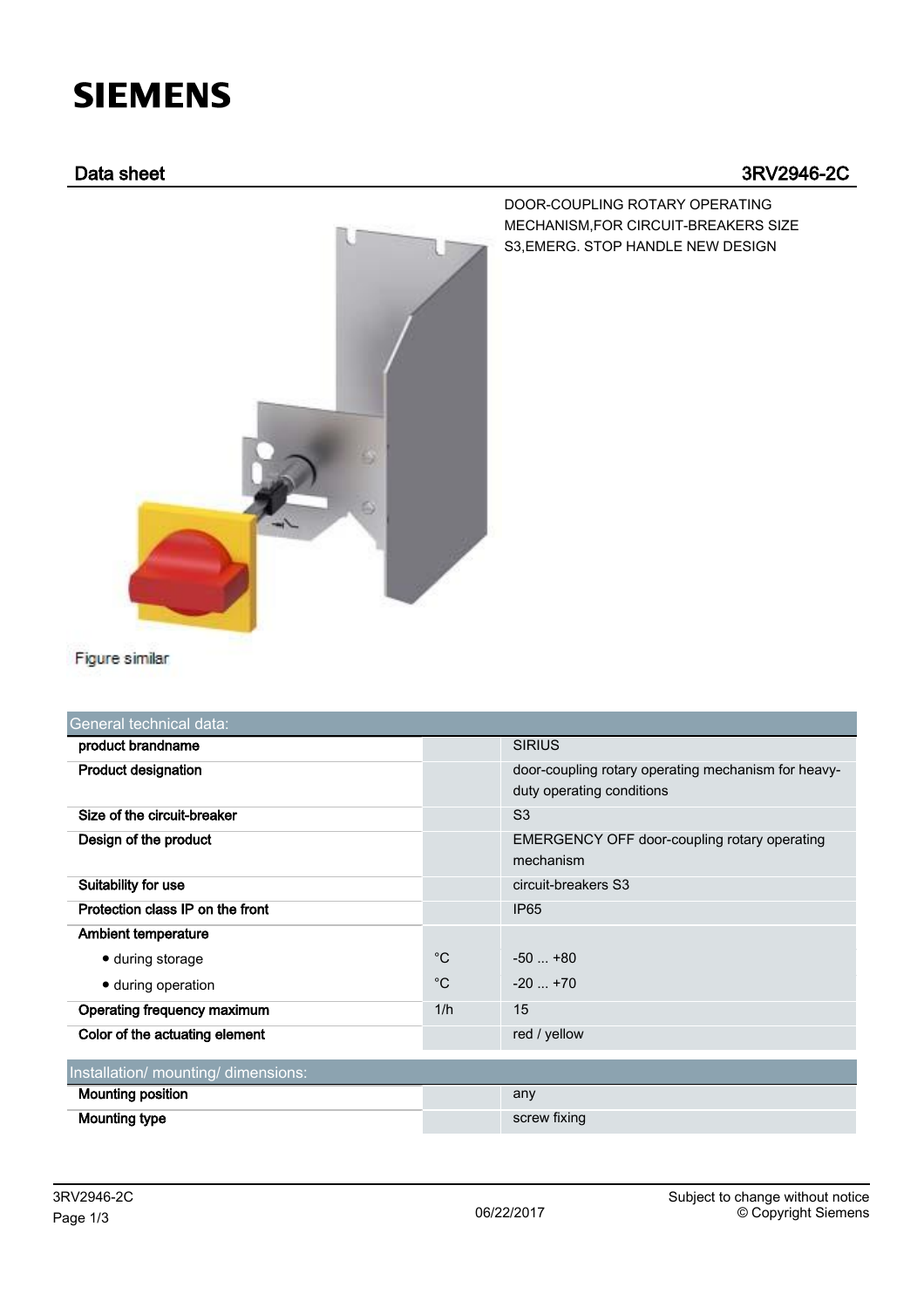| Width                               | mm | 75          |
|-------------------------------------|----|-------------|
| Height                              | mm | 75          |
| Depth                               | mm | 78          |
| Length                              | mm | 300         |
| <b>Diameter</b>                     | mm | 40          |
| Required spacing for grounded parts |    |             |
| • forwards                          | mm | $\mathbf 0$ |
| • Backwards                         | mm | $\mathbf 0$ |
| $\bullet$ upwards                   | mm | $\mathbf 0$ |
| $\bullet$ at the side               | mm | $\mathbf 0$ |
| $\bullet$ downwards                 | mm | $\mathbf 0$ |

### Certificates/ approvals:

| Certificate of suitability      |    |                                                   | CE / UL / CSA                                      |                                    |            |
|---------------------------------|----|---------------------------------------------------|----------------------------------------------------|------------------------------------|------------|
| <b>General Product Approval</b> |    | <b>Declaration of</b><br><b>Test Certificates</b> |                                                    | Shipping                           |            |
|                                 |    | Conformity                                        |                                                    |                                    | Approval   |
| <b>CSA</b>                      | UL | EG-Konf.                                          | Declaration of the<br>Compliance with the<br>order | <b>Special Test</b><br>Certificate | <b>ABS</b> |

| Shipping<br>Approval                  | other                                 |              |            |  |  |
|---------------------------------------|---------------------------------------|--------------|------------|--|--|
| $\frac{1}{1828}$<br>BUREAU<br>VERITAS | Environmental<br><b>Confirmations</b> | Confirmation | <b>VDE</b> |  |  |

### Further information

Information- and Downloadcenter (Catalogs, Brochures,…) <http://www.siemens.com/industrial-controls/catalogs>

Industry Mall (Online ordering system) <http://www.siemens.com/industrymall>

#### Cax online generator

<http://support.automation.siemens.com/WW/CAXorder/default.aspx?lang=en&mlfb=3RV2946-2C>

Service&Support (Manuals, Certificates, Characteristics, FAQs,...) <https://support.industry.siemens.com/cs/ww/en/ps/3RV2946-2C>

Image database (product images, 2D dimension drawings, 3D models, device circuit diagrams, EPLAN macros, ...) [http://www.automation.siemens.com/bilddb/cax\\_de.aspx?mlfb=3RV2946-2C&lang=en](http://www.automation.siemens.com/bilddb/cax_de.aspx?mlfb=3RV2946-2C&lang=en)